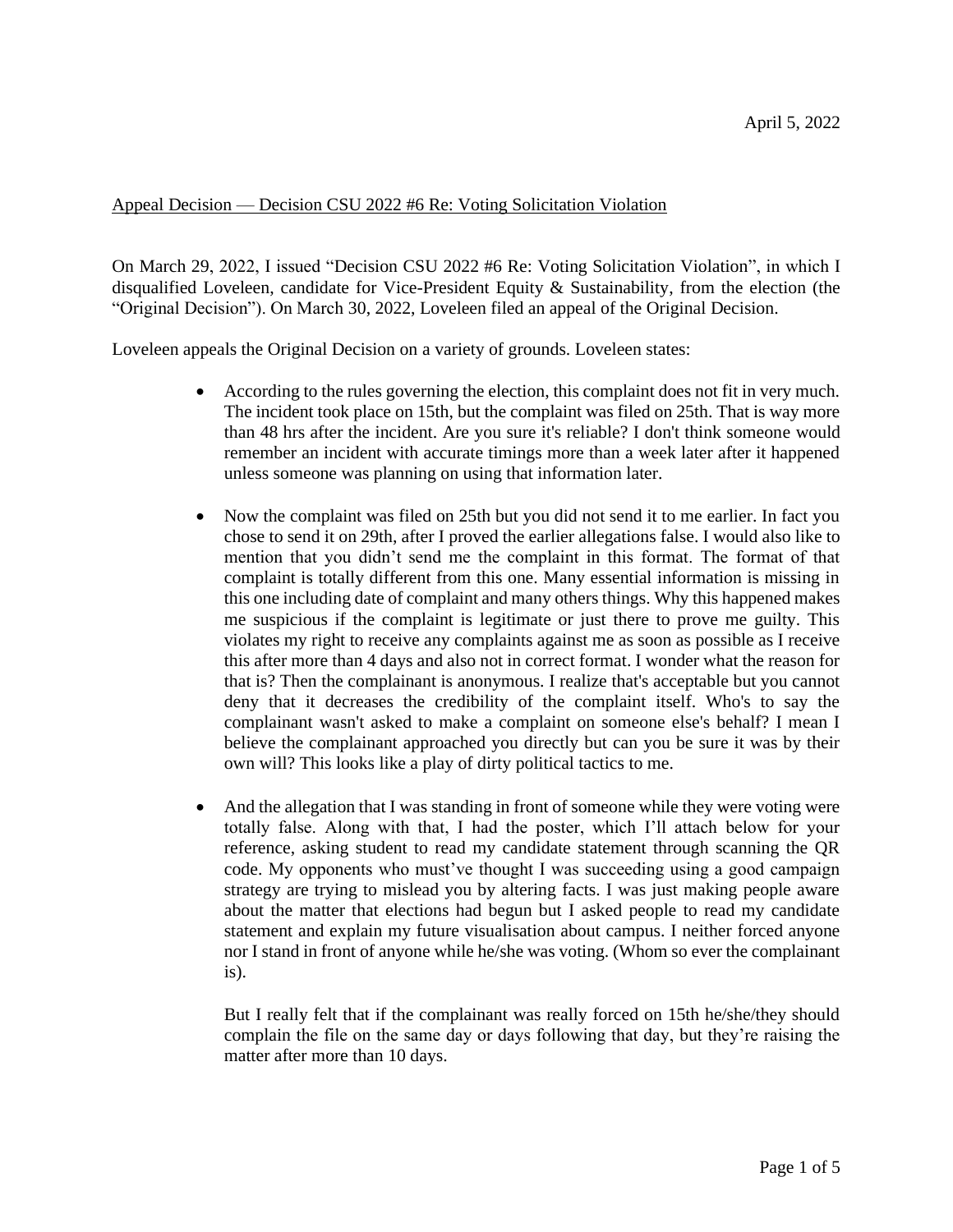The CSU Election Procedures (BD-06.1), Section on Appeals govern appeals of decisions of the Elections Administrator. This section provides that appeals of decisions of the Elections Administrator are to be made to the Elections Administrator. In essence, the section provides for a mechanism for the Elections Administrator to reconsider their own decisions.

The section also provides that an appeal must include "the decision being appealed", "a description of the suspected errors made by the elections administrator", a "statement of the remedy being sought", a "the remedy being sought by the appellant", and "supporting documentation that the appellant wishes to be considered". In this case, the appellant provided a digital version of the poster they were allegedly providing members. My consideration of the appeal will therefore be based on the documentation that has already been provided to me as well as this version of the poster.

The CSU Election Procedures section on Appeals states:

Upon receipt of an application for appeal, the elections administrator must consider the merits of the appeal, with the onus being on an appellant to prove that the elections administrator erred in the original decision. In considering an appeal, the elections administrator may request written responses from the complainant, respondent, or interested parties in the original complaint.

With respect to the first ground of appeal, Loveleen questions the reliability of the allegations and alludes to the 48-hour rule to make a complaint. As noted in the in the Original Decision, I believed the individual that brought the concern forward was credible and had their allegations corroborated with via campus security. I also note that the CSU Election Procedures section on Complaints states that the "even in the absence of a written complaint, the elections administrator may, on their own initiative, initiate an investigation into suspected irregularities."

With respect to the second ground of appeal, Loveleen claims that the investigation process is tainted based on the fact that the process is not the same as what occurs when an official complaint is received. Again, the Elections Administrator may, on their own initiative, initiate an investigation into suspected irregularities. While further information regarding these allegations were provided to me on March  $25<sup>th</sup>$ , I have no obligation to provide that information to the respondent immediately as I work through an investigation. The claims made by Loveleen about various elements of the investigation process "violating her right(s)" or being "suspicious" are unfounded. The investigation process was in line with CSU procedures.

With respect to the third ground of appeal, Loveleen claims that the overall allegations are untrue and included a digital copy of the poster they were allegedly providing members. This poster includes a QR code for voters to scan, which at the time of the appeal no longer worked. The individual who voted next to Loveleen at 9:25 AM on March  $15<sup>th</sup>$  stated they scanned a QR code took them to the login page to access voting, whereas Loveleen states that the QR code took voters to the candidate statement section of the CSU page. Loveleen plausibly explained that the code was generated from a 14-day free trial account that had expired, but clearly showed the code linked to the candidate statement page.<sup>1</sup> Nevertheless, the question of where the QR code links to is not the question at hand in this case.

<sup>&</sup>lt;sup>1</sup> Last viewed April 5, 2022: https://grco.de/bcu4CG. Loveleen explained the QR code was generated using a 14 day trial account. While this is not typical for a static QR code, there may have been other services useful for Loveleen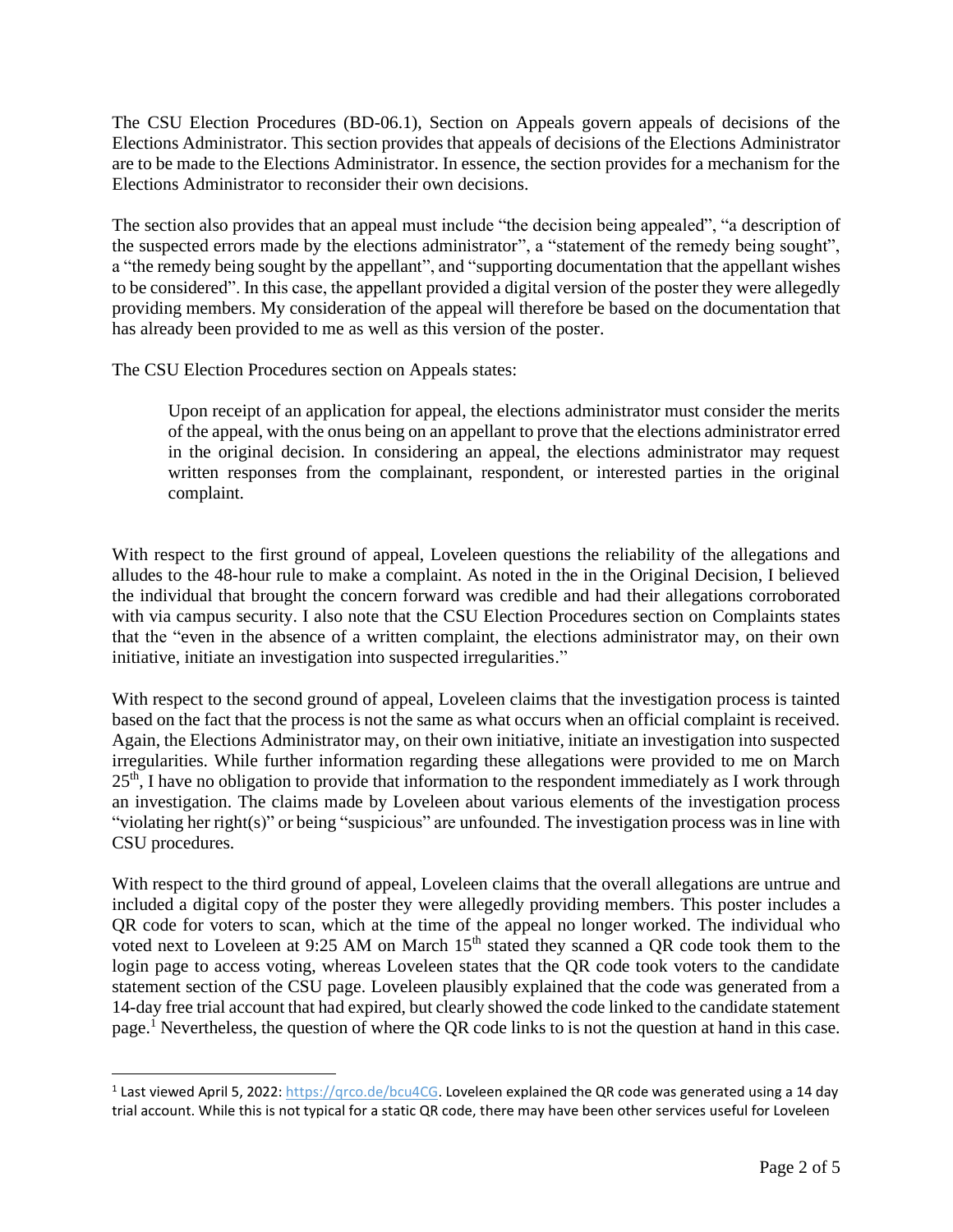The claim that the allegations are untrue remain inconsistent with the evidence before me, provided by several allegations and evidence as included in the Original Decision, including some provided to me on March  $25<sup>th</sup>$  and further validated by campus security.

Considering the whole of the appeal, I find that the appellant has not discharged their onus of proving that the Elections Administrator erred in determining that Loveleen engaged in violations of the election regulations, and that such violations were of sufficient magnitude to warrant disqualifying Loveleen from the election. Accordingly, I decline to reverse or alter the Original Decision.

Mon <u>Number</u>

Ron Laufer Elections Administrator

to use a trial pro-account. The account clearly shows that QR code took students to the <https://csu.bc.ca/elections/candidates-spring2022/> page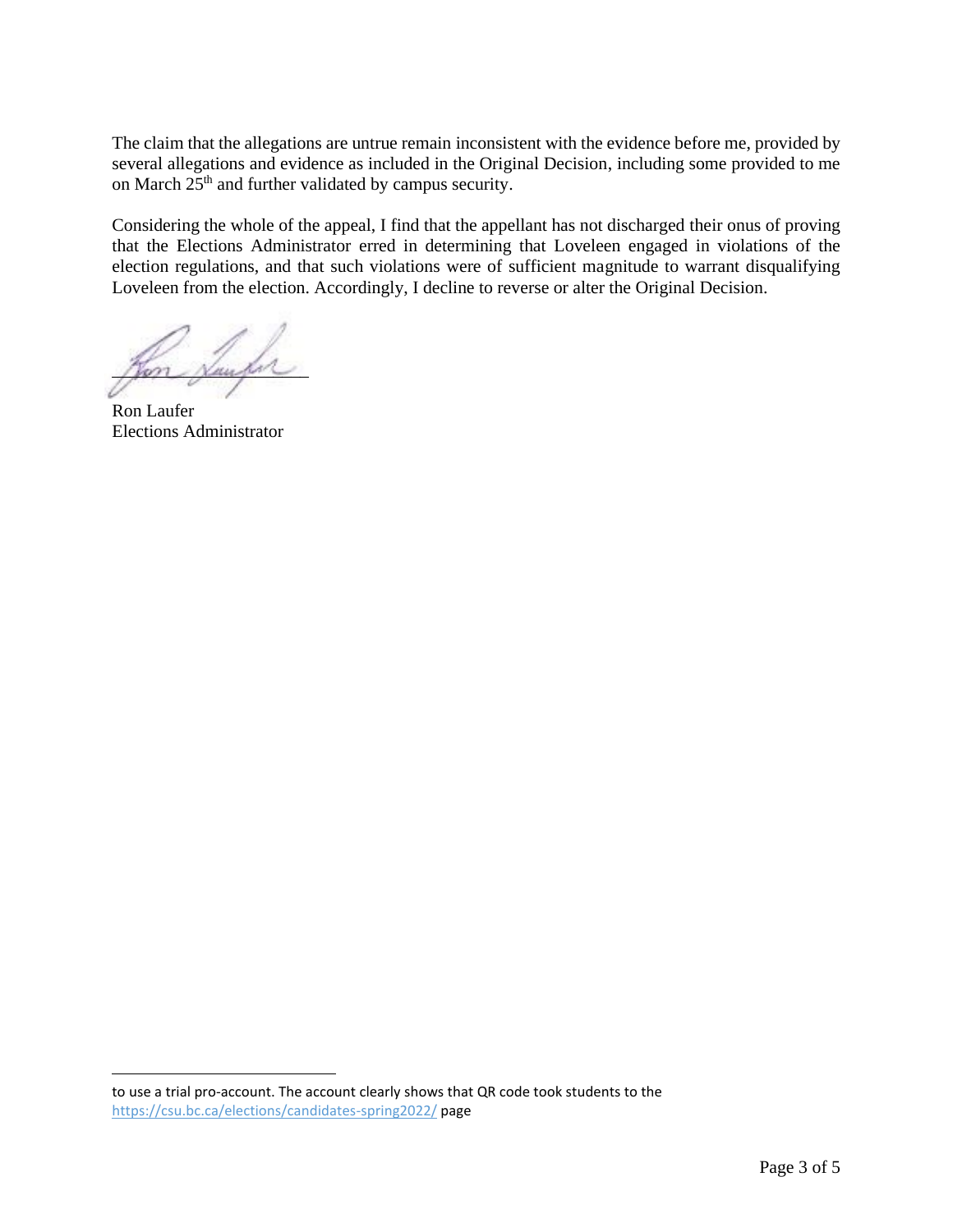## **Appeal from Loveleen**

## Hi Ron,

According to the rules governing the election, this complaint does not fit in very much. The incident took place on 15th, but the complaint was filed on 25th. That is way more than 48 hrs after the incident. Are you sure it's reliable? I don't think someone would remember an incident with accurate timings more than a week later after it happened unless someone was planning on using that information later.

Now the complaint was filed on 25th but you did not send it to me earlier. In fact you chose to send it on 29th, after I proved the earlier allegations false. I would also like to mention that you didn't send me the complaint in this format. The format of that complaint is totally different from this one. Many essential information is missing in this one including date of complaint and many others things. Why this happened makes me suspicious if the complaint is legitimate or just there to prove me guilty. This violates my right to receive any complaints against me as soon as possible as I receive this after more than 4 days and also not in correct format. I wonder what the reason for that is? Then the complainant is anonymous. I realize that's acceptable but you cannot deny that it decreases the credibility of the complaint itself. Who's to say the complainant wasn't asked to make a complaint on someone else's behalf? I mean I believe the complainant approached you directly but can you be sure it was by their own will? This looks like a play of dirty political tactics to me.

Your decision says the camera identified someone fitting Loveleen's description, which in itself is a vague statement. I'm sure there are many people who might, if seen from a distance, look like me and could very well be pondering over their phones with friends. However, as I told you earlier I was there too anyway.

Now I would like to ask, if I was putting pressure on the student to vote for me, how were they able to vote for any other candidate(s) if I was rushing them? And not just a single yes/no or choose one candidate vote but a rank the candidates vote, where they chose to rank all three.

You also chose to point out this is my second violation, the first being the poster warning, but do you know I corrected all of my posters immediately? I even talked to John about it and he agreed it was a case of information presented in an uninteresting way.

And the allegation that I was standing in front of someone while they were voting were totally false. Along with that, I had the poster, which I'll attach below for your reference, asking student to read my candidate statement through scanning the QR code. My opponents who must've thought I was succeeding using a good campaign strategy are trying to mislead you by altering facts. I was just making people aware about the matter that elections had begun but I asked people to read my candidate statement and explain my future visualisation about campus. I neither forced anyone nor I stand in front of anyone while he/she was voting. (Whom so ever the complainant is). But I really felt that if the complainant was really forced on 15th he/she/they should complain the file on the same day or days following that day, but they're raising the matter after more than 10 days.

I think I have cleared everything to you and I also think that you should also watch what is happening on the other side of the wall.